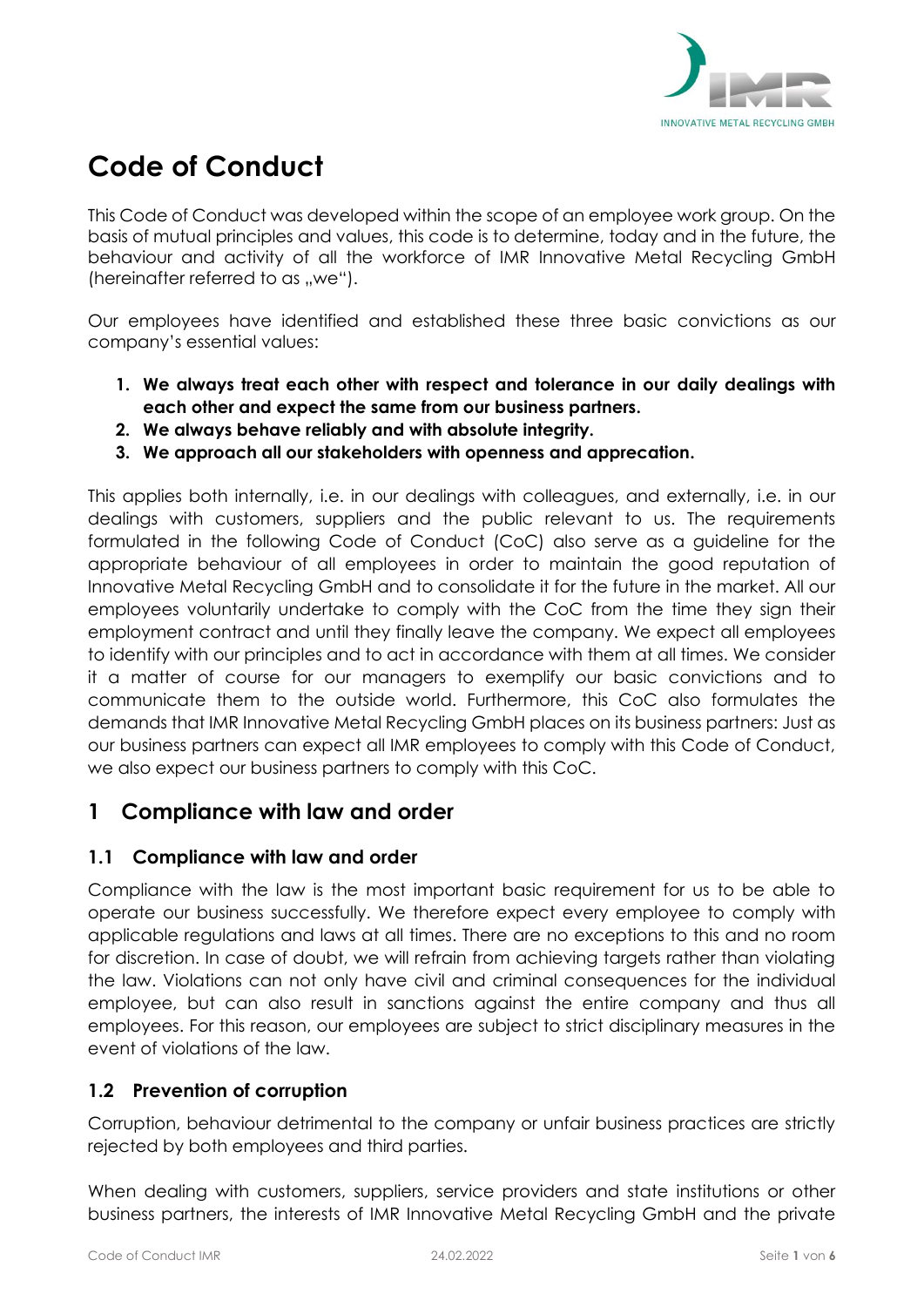

interests of employees on both sides are strictly separated. Actions and decisions are always made free of extraneous considerations and personal interests.

The applicable corruption law must always be complied with.

Gifts and hospitality in relation to public officials, official employees or business partners or persons or companies seeking a business relationship with the company are generally prohibited, unless it is a matter of hospitality as a matter of courtesy. A further exception are generally customary small occasional gifts from business partners.

## **1.3 Antitrust and competition law**

Integrity and fairness are always in the foreground for us, even in business competition. We always comply with the existing laws in the countries in which we do business. In particular, we do not engage in competitive agreements, e.g. on conditions or the division of target groups and markets, and do not tolerate them as a business practice. Every employee is obliged to comply with all national and international antitrust laws relevant to his or her area of responsibility as well as the laws against unfair competition.

#### **1.4 Exportkontrolle und Wirtschaftssanktionen**

Temporary restrictions imposed by governments or international organisations, e.g. trade embargoes, which may affect business relations with individuals or companies, are fully supported by IMR Innovative Metal Recycling GmbH. This means that in such a case no transactions will be carried out that are subject to corresponding restrictions.

This also includes compliance with export control regulations and maintaining the necessary licences to carry out cross-border transactions.

#### **1.5 Handling confidential business information**

Company and business secrets as well as confidential information of our customers are always kept secret and protected from possible disclosure to unauthorised persons. Sensitive business information of our business partners is only made accessible to employees who are in direct contact with the respective partner and for whose business purposes knowledge of the corresponding information is indispensable. Business secrets and confidential information may also not be passed on to unauthorised third parties, e.g. family members. This obligation also applies after leaving the company. To the same extent that we expect our employees to protect external business information and the intellectual property of third parties, it is essential for us to protect our intellectual property and confidential business information of the company.

If it is necessary to pass on data and information internally or externally, it must be checked in advance whether the recipient is entitled to receive it

#### **1.6 Data protection**

We take the protection of customer and employee data very seriously. We treat personal data confidentially and in accordance with the statutory data protection regulations and our [private policy.](https://www.imrecycling.de/en/datenschutz/)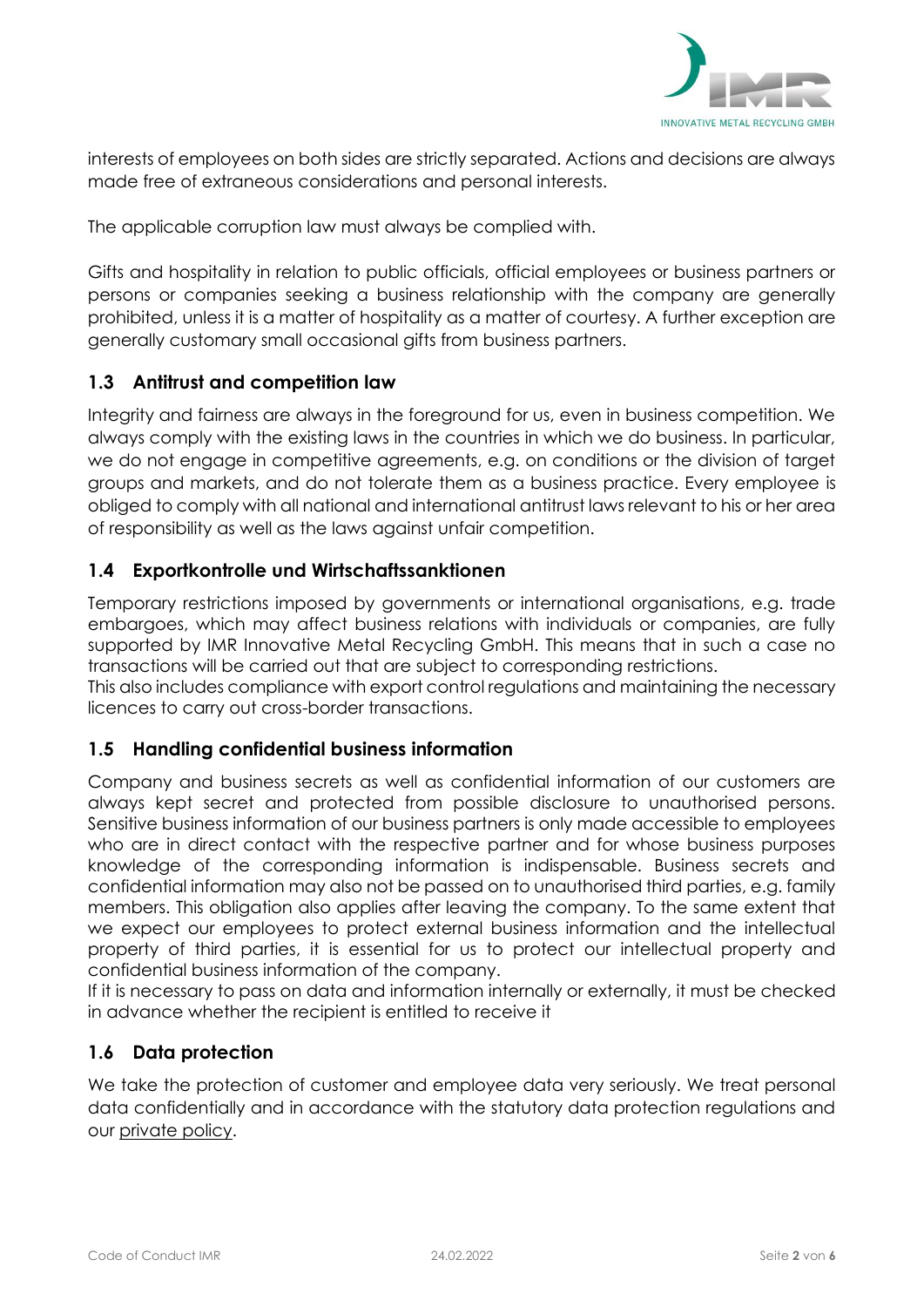

# **1.7 Financial responsibility**

The documentation of financial information is always carried out conscientiously. The verifiability of cash flows is guaranteed to the best of our ability.

Employees who, in the course of their work, come into contact with the company's bookkeeping or other documentation relevant to finance and tax law are obliged to exercise due care within the legal framework.

# **2 Integrity**

We do not tolerate the use of unethical or unfair means by our employees to achieve goals, even if the relationship is in the (financial) interest of the company. We design compensation systems in such a way that, as far as possible, no implicit incentives are created for unethical behaviour. Supervisors who "look the other way" in such cases or even instigate them will be sanctioned as quickly as possible.

# **3 Dealing with our employees**

We have a responsibility towards all our employees. We respect every colleague as an individual. The individual strengths of each person are the prerequisite for the entrepreneurial success of our company.

## **3.1 Equal Treatment and Prohibition of Discrimination**

Respect and tolerance are the basis of daily interaction in our company. The personal rights of all colleagues are a valuable asset and are respected as such. As a responsible employer, we promote equal opportunities for men and women. All employees are treated equally by superiors and colleagues, regardless of ethnicity, skin colour, gender, religion, national and social origin, personal circumstances, state of health or age.

The respective legal provisions apply.

#### **3.2 Public appearance and communication**

Internal and external communication is one of the most important tasks of management. At the same time, however, we see all IMR employees as communicative multipliers and brand ambassadors and also promote the employees' self-image as such. The most important premise for communication in our company is that it should be transparent, honest and credible: Communication should be transparent, honest and credible. For us, transparent communication also includes daily communication on the social media channels used by IMR. We consider direct feedback and communication with customers and followers to be particularly valuable in this context.

# **3.3 Occupational health and safety**

We are convinced that the safety and health of our employees are essential for the success of our company. Therefore, for the benefit of our employees, we attach great importance to following our health and safety guidelines. This applies in particular to our colleagues at the plants and the machines. Caution and prudence are the defining parameters for all operations throughout the company. Our primary goal is to employ efficient and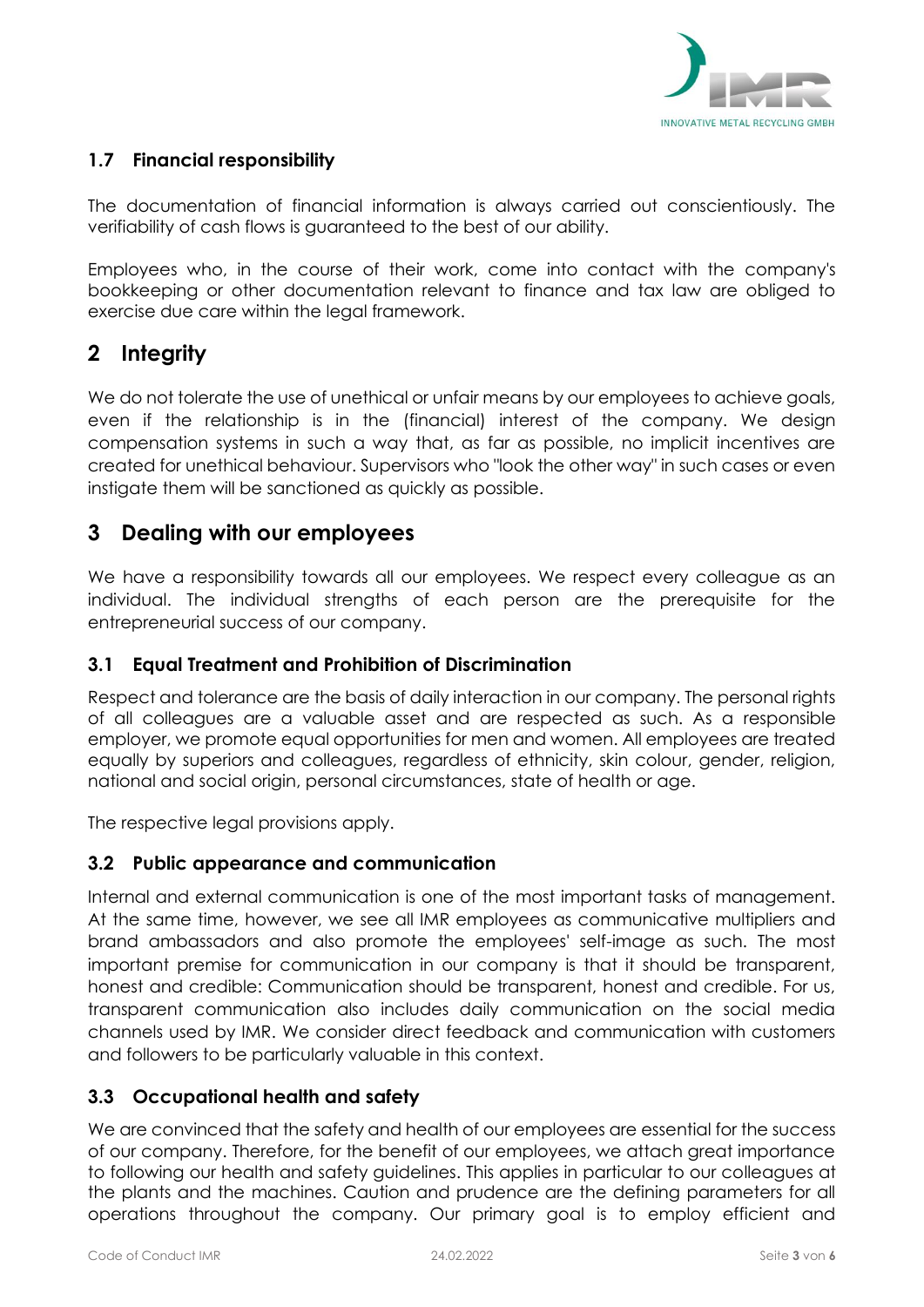

committed employees and to achieve the lowest possible rate of illness and accidents at work. For this reason, we implement various internal measures to promote health, including occupational health management. We regard this commitment as a key element for productivity and the quality of our work.

#### **3.4 Remuneration and benefits**

Remuneration, including social benefits, is based on the applicable legal and company regulations.

## **3.5 Working time models**

We comply with the relevant legal and company regulations on working hours, paid holidays, public holidays and the relevant conventions of the International Labour Organisation.

## **3.6 Duty of care**

We have a responsibility for the welfare of our employees. Processes are therefore structured to respect employees as self-reliant workers and individuals. We are committed to ensuring that neither the company nor individual supervisors set targets in such a way as to cause excessive physical or psychological strain on employees. Employees with work-related problems can request support quickly, easily and informally.

# **4 Dealing with customers**

When dealing with our customers, we make sure that we do not exert any pressure during the acquisition process. Communication when comparing competing offers is truthful, unambiguous and not disparaging.

# **5 Dealing with service providers**

We expect the same standards from our suppliers and service providers as those of our company. Unethical behaviour and lack of integrity are grounds for immediate termination of the business relationship.

# **6 Human rights**

We respect and support the protection of international human rights within our sphere of influence and ensure that we are not complicit in any human rights violations.

# **6.1 Freedom of association and the right to collective bargaining**

We respect the fundamental right to freedom of association and the right to collective bargaining within the framework of national laws. Employees who engage in this form of activity do not have to expect any negative consequences.

#### **6.2 Dealing with child and forced labour**

We reject all forms of child and forced labour. Human rights, especially the rights of children, are always respected.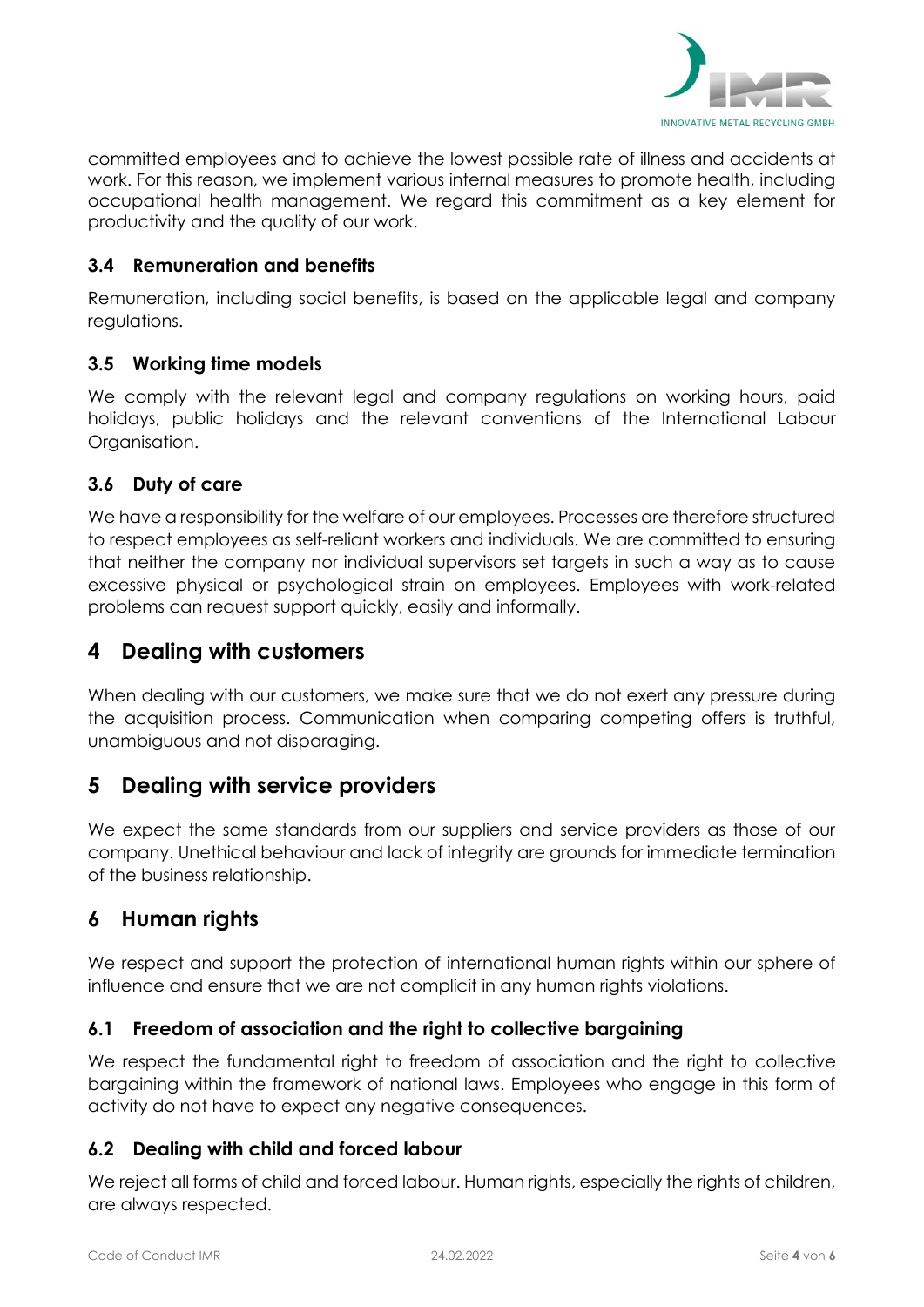

# **6.3 Indigenous peoples and local communities**

We are committed to respecting and not violating the rights and interests of indigenous peoples in accordance with international standards and of local communities and populations.

## **6.4 Geopolitical neutrality**

We ensure that we do not participate in any armed conflicts or human rights violations in potentially or already affected areas. We treat the cultural and religious heritage of all people with respect.

# **7 Sustainability**

Actively shaping the future has been IMR's aspiration, challenge and guiding principle since its foundation. Both the company as a whole and each individual employee take this into account by assuming responsibility every day in all areas of the company and facing up to the great challenges of our time: To make a contribution to an intact environment through innovative metal recycling, to ensure the responsible use of resources and to vouch for fair cooperation, also in the sense of generational thinking.

Our sustainability agreement is based on internationally recognised principles and conventions, such as the "United Nations Global Compact (UNGC)".

# **7.1 Environmental responsibility**

Environmentally conscious actions and economic activity are the basis for strengthening IMR Innovative Metal Recycling GmbH in the future and for securing business success in the long term. We always take care to organise our operating procedures in such a way that the impact on the environment and the climate is as low as possible. Each and every one of our employees is required to adapt their individual behaviour to the special responsibility for the protection of resources of a modern recycling company. As a community we strive to harmonise the interests of people, nature and the economy and to contribute to a sustainable world. This also includes concrete process optimisations, such as "Think before you print" or waste separation.

# **7.2 Handling machinery and technical equipment**

In the operation of our production facilities, we always take care to keep interactions as low as possible, especially with the immediate environment at our sites. Repair and maintenance of our equipment always takes precedence over any new acquisitions. We see digitalisation in plant construction as an additional opportunity to produce in an even more environmentally friendly way.

# **7.3 Social commitment**

We see our company as an active member of society and are therefore involved in various ways at regional and local level. The active promotion of charitable institutions and the support of numerous charitable projects in the areas of sports, education and upbringing are particularly close to our hearts. [Here you will find a complete overview](https://www.imrecycling.de/en/engagement/) of the projects we are currently supporting.

Donations and sponsorships are made exclusively on an altruistic basis.